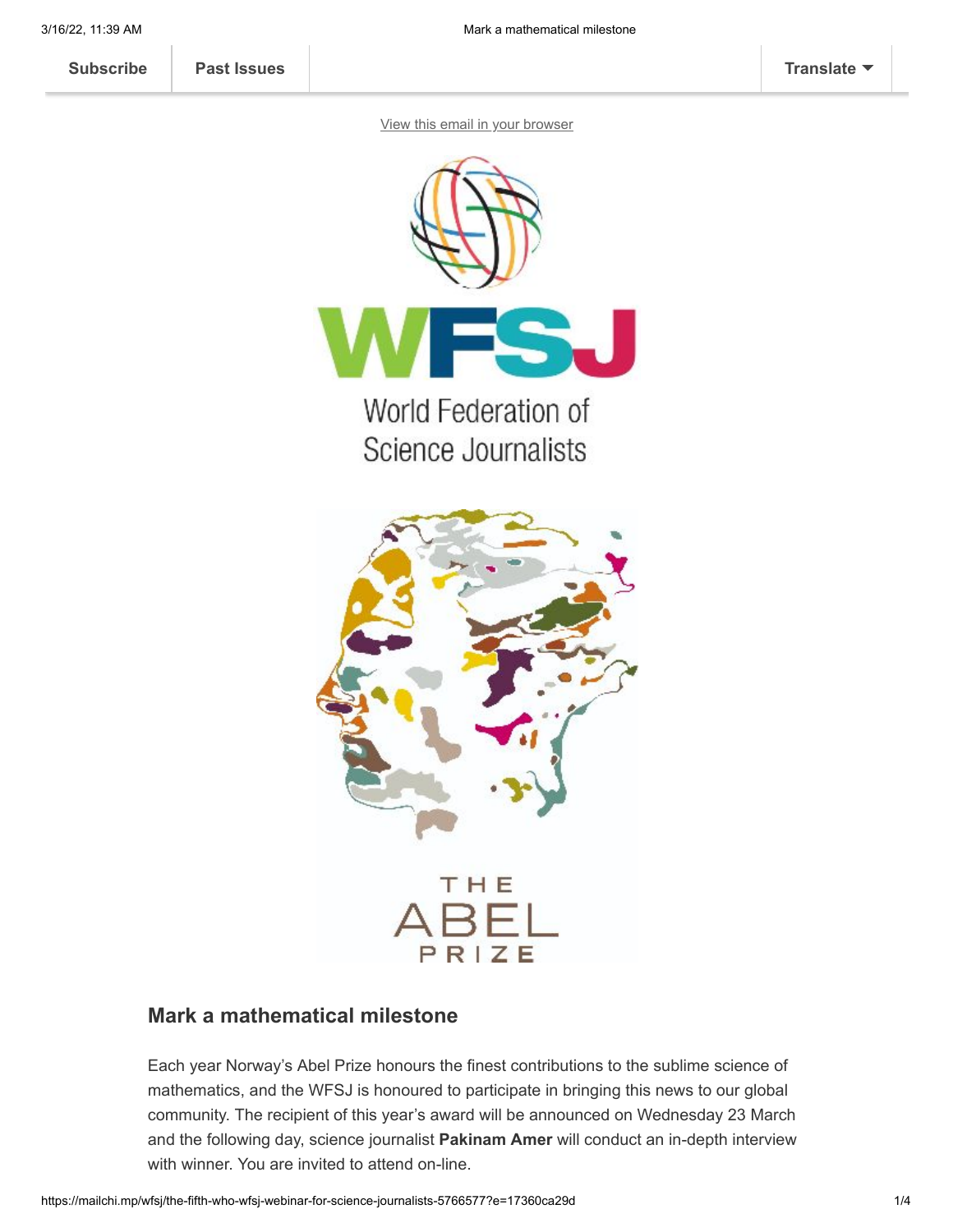$\mathbb{R}$  which we have the 2022 Abel Prize Laureate Laureate Laureate Laureate Laureate Laureate Laureate Laureate Laureate Laureate Laureate Laureate Laureate Laureate Laureate Laureate Laureate Laureate Laureate Laureat **[Subscribe](http://eepurl.com/gBSAIn) Past Issues [Translate](javascript:;)**

WHEN: 10 am EDT/ 3pm CET **Thursday 24 March 2022** WHERE: Zoom address to be provided REGISTRATION: send an e-mail request to **[office@wfsj.org](mailto:office@wfsj.org)**

The Abel Prize's roots go back to 1899, when Norwegian mathematician **Sophus Lie** voiced his disappointment that the newly created Nobel Prizes did not include one for mathematics. The King of what was then a united Sweden and Norway was prepared to fund such an award, but those plans were thwarted when the two countries separated in 1905. Finally, in 2002 the Norwegian government established the prize, which is named after the country's pioneering 19<sup>th</sup>-century mathematician Niels Henrik Abel and includes a monetary award now worth around US\$1 million (NOK7,5). The Norwegian Academy of Science and Letters administered the annual selection, which is conducted by a committee of the world's leading mathematicians.



**Niels Henrik Abel (1802–1829)** was a Norwegian mathematician who made pioneering contributions in a variety of fields. His most famous single result is the first complete proof demonstrating the impossibility of solving the general quintic equation in radicals. This question was one of the outstanding open problems of his day, and had been unresolved for over 250 years.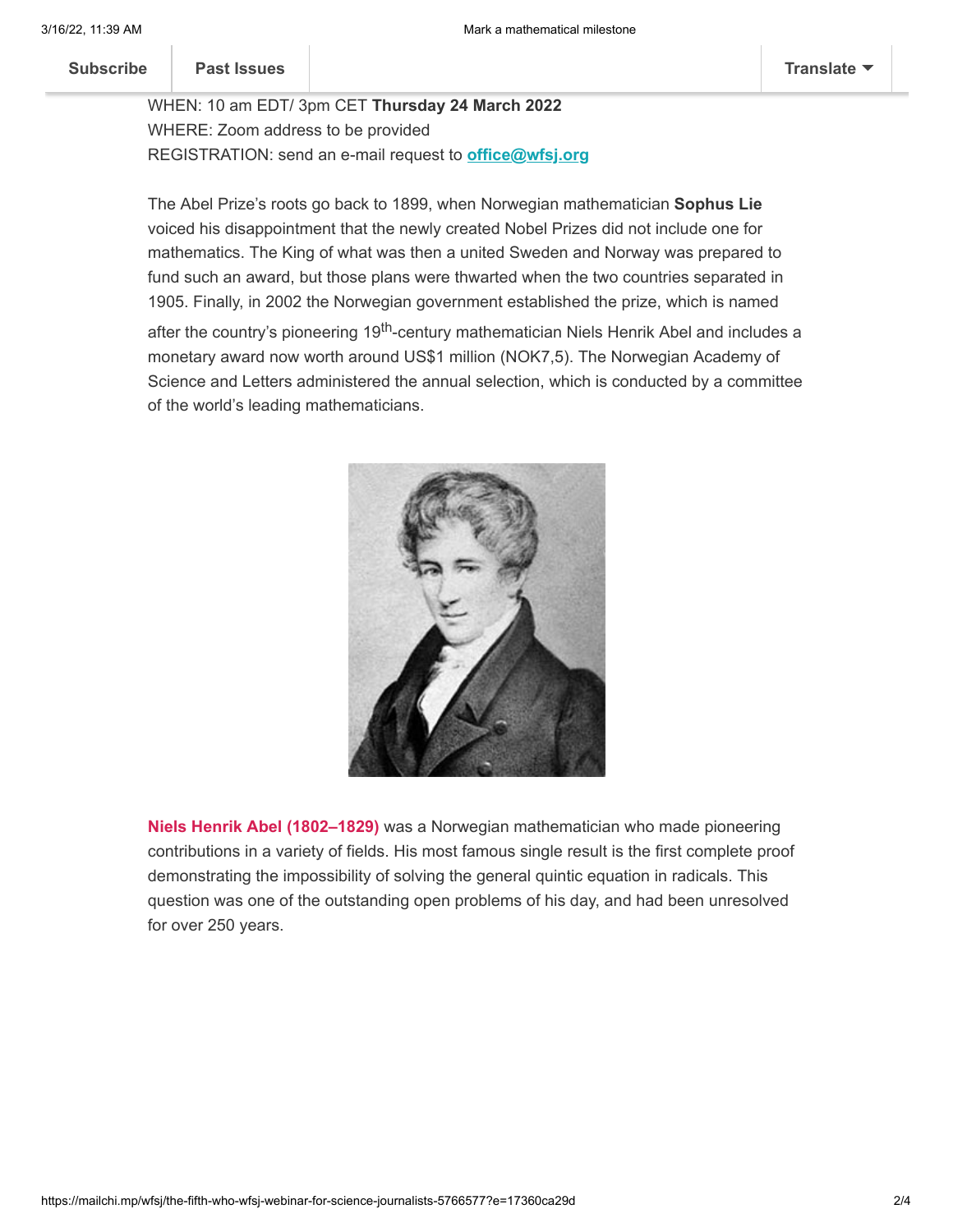

**Pakinam Amer** is an Emmy-winning journalist, science writer, podcaster, experimental storyteller, and formerly, a Knight Science Journalism fellow at the Massachusetts Institute of Technology.

She was the senior writer of In Event of Moon Disaster, an Emmy-winning interactive documentary and narrative project centered around deep fake technology and disinformation, and produced by the MIT Center for Advanced Virtuality where she is currently a research affiliate.

Her stories and podcasts have appeared in Nature, Scientific American, the Boston Globe, and elsewhere.

She was the former editor-in-chief of Nature Middle East, the regional edition of Nature. She also hosted and produced the region's first science podcast for English-speaking audiences.